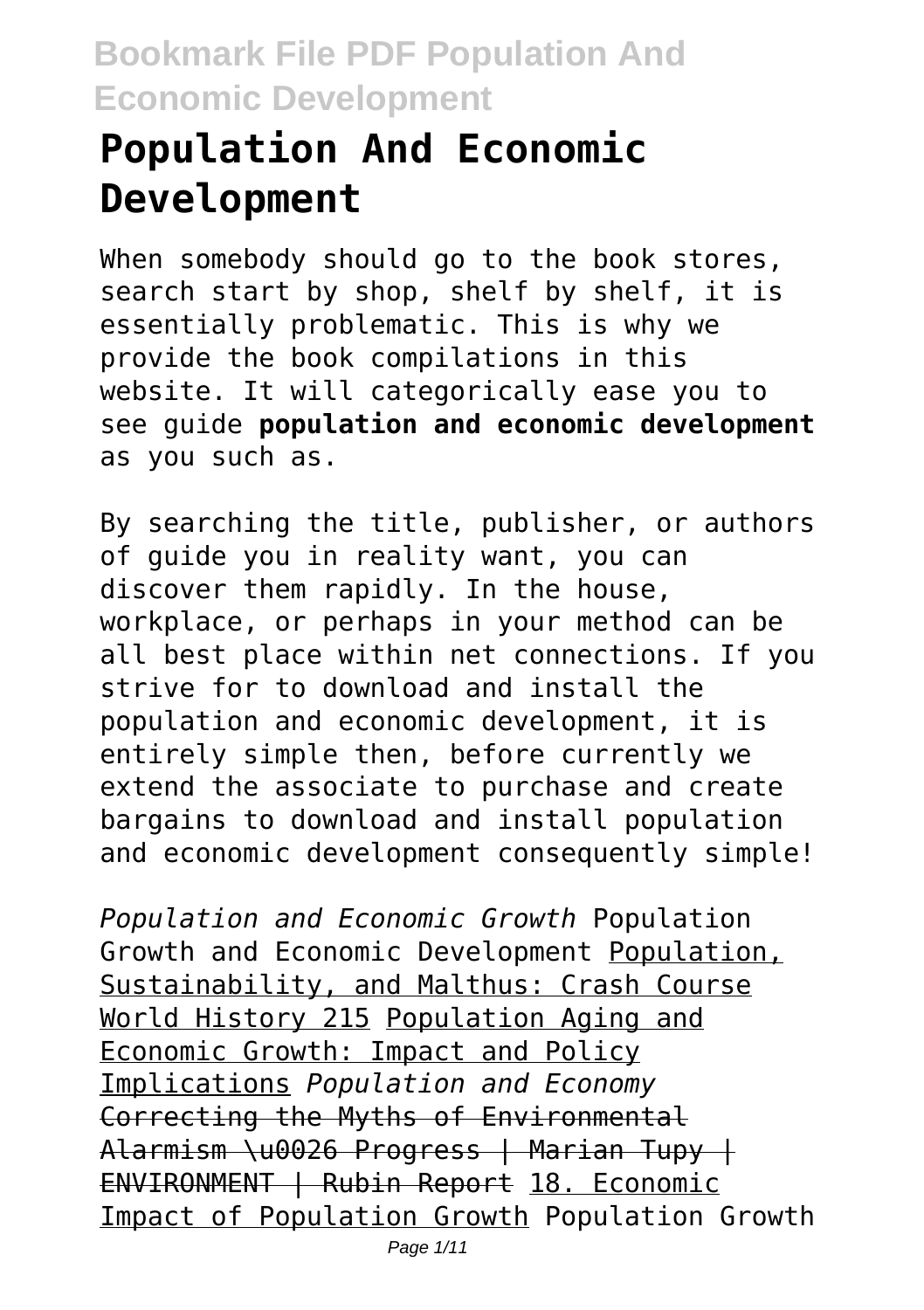is Bad for the Planet, but it's Great for the Economy! Population Control Isn't the Answer to Climate Change. Capitalism Is. Population Ageing and Economic Growth in Japan | Dr Keisuke Otsu | Think Kent *Group 4: Population Growth and Economic Development* RICARDIAN THEORY OF DEVELOPMENT- NTA NET ECONOMICS*How to know your life purpose in 5 minutes | Adam Leipzig | TEDxMalibu Should refugees come to Australia? (1979) | RetroFocus* **World Population** Why the world population won't exceed 11 billion | Hans Rosling | TGS.ORG *Ageing Population Population pyramids: Powerful predictors of the future - Kim Preshoff* Coping With an Ageing Population *Causes, Effects and Possible Solutions for Overpopulation.* Factors that affect populations HOW AN AGEING POPULATION WILL CHANGE THE WORLD - BBC NEWS  $\Box$  **and another and ? and and and ? what is population bonus? || Bishwo Ghatana** *Population and Economic Development and Demographic Transition theory in Hindi* Thomas Malthus (Malthusianism): Does Population Growth Lead to Food Shortages \u0026 Resource Depletion? Malthusian Theory of Population (HINDI) PTE - REPEAT SENTENCE (PART-2) | 1ST NOVEMBER TO 7TH NOVEMBER 2020 : PREDICTED QUESTIONS **Truly sustainable economic development: Ernesto Sirolli at TEDxEQChCh Why population growth is good for government and business but doesn't benefit everyone | ABC News**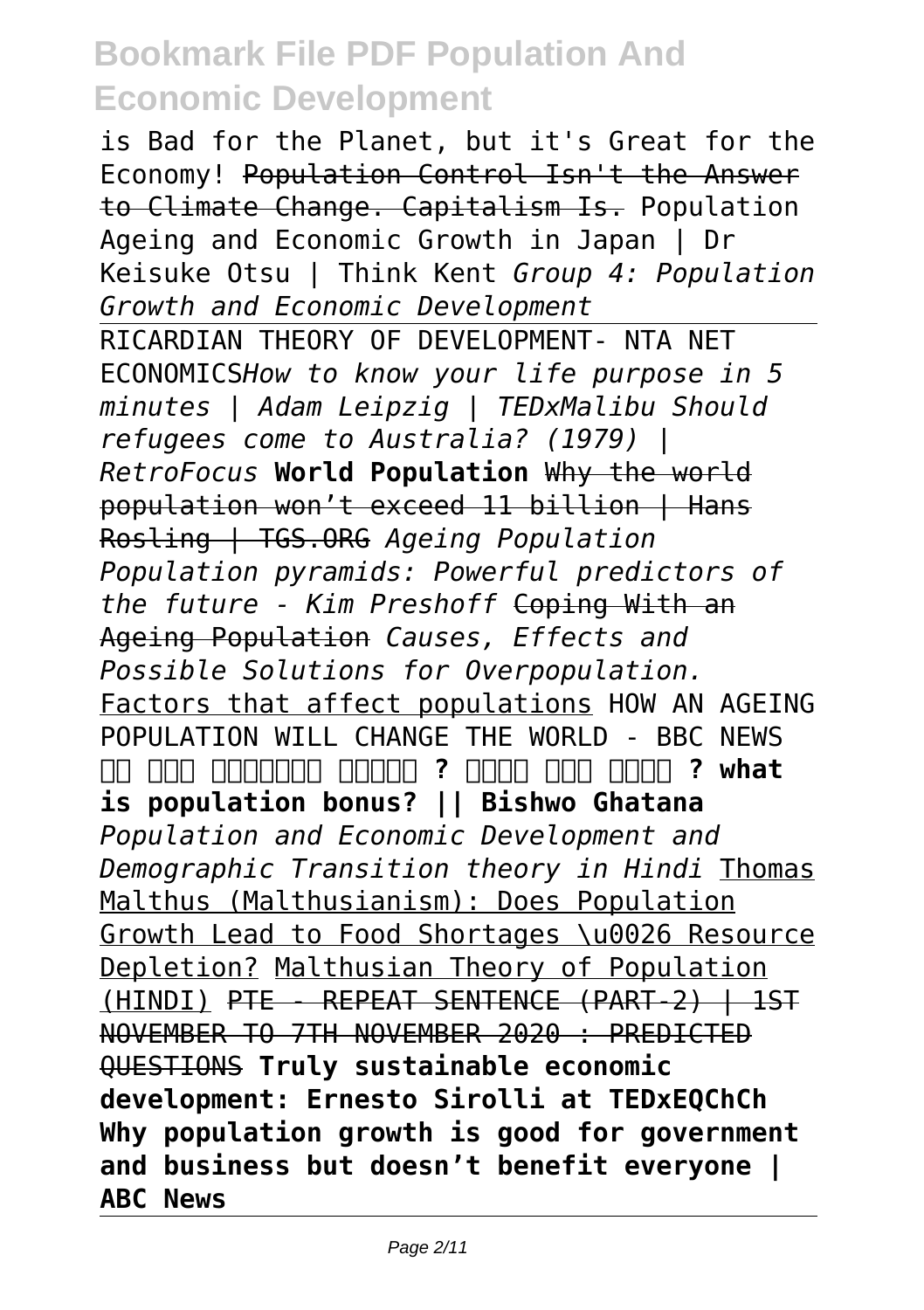Population and economic development in Hindi Population And Economic Development Population growth helps the process of development in certain ways and hampers it in certain other ways. This is so because the relationship between population growth and economic development is intricate, complex and interacting. On the positive side, an increasing population means an increase in the supply of labour— a basic factor of production. And growth of population and labour supply has all along been one major source of growth in recorded history.

Population Growth and Economic Development Population growth plays a conflicting role in the development process of a country. It helps economic development and it retards economic development. To the Greek philosophers, about 2,500 years ago, population growth was undesirable as it adversely affects economic development.

#### Population Growth and Economic Development: A Close View

In developing areas of the world, population growth can seem to have a positive effect on local economies. But is this growth always a good thing? Additional people provide a workforce necessary to generate goods and services. However, in some cities, rapid growth leads to skyrocketing housing prices and unmanageable traffic.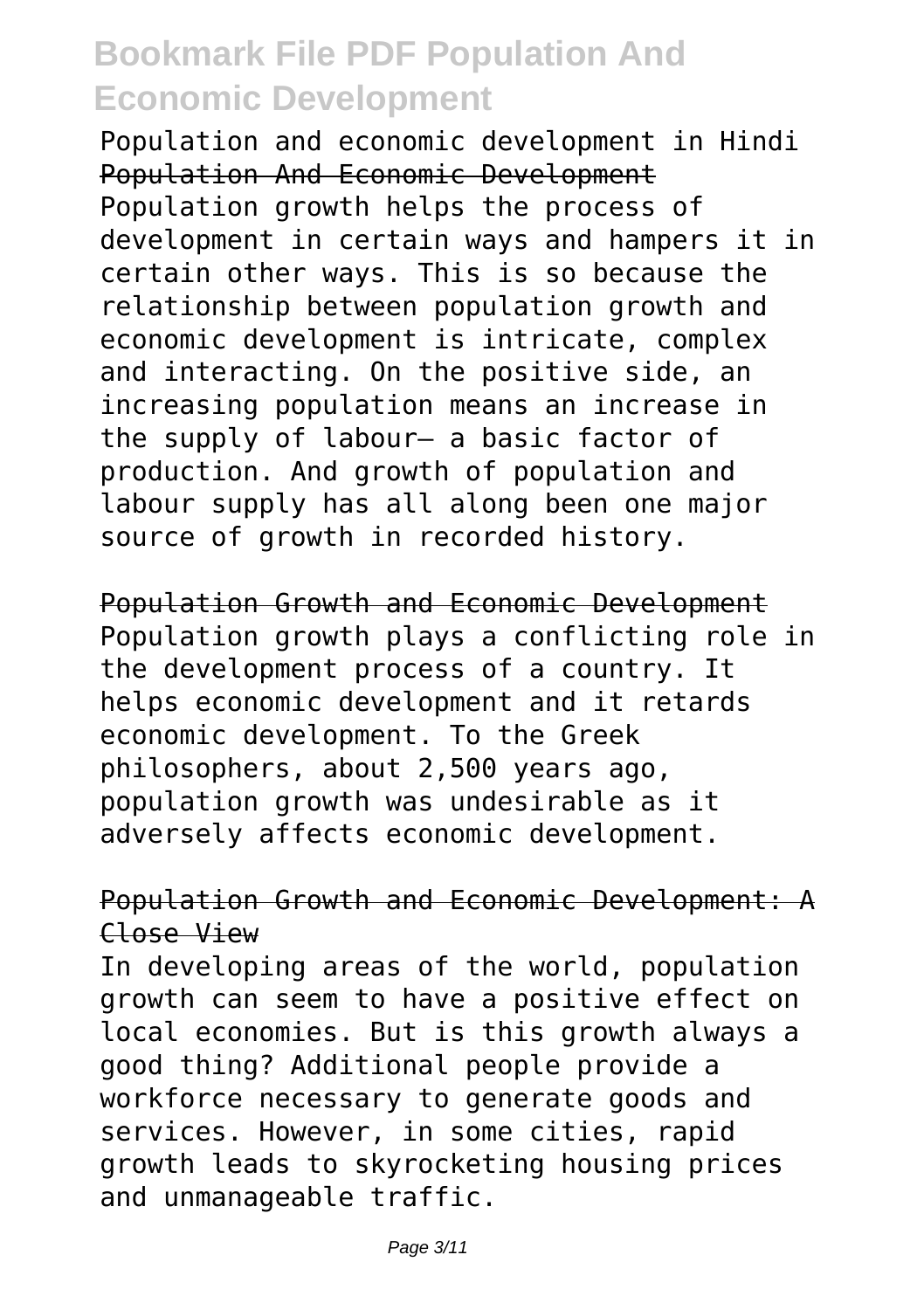The Effects of Population Growth on Economic Development ...

The relationship between population growth and economic development can be measured by looking at the impact of population growth on economic development and vice-versa. The phases of Demographic Transition theory can be considered looking at three different time frames i.e. before the transition, during the transition and post-transition to better have an understanding of the population growth pattern.

Relationship between population growth and economic ...

Human development: measures the access the population has to wealth, jobs, education, nutrition, health, leisure and safety - as well as political and cultural freedom. Material elements, such as wealth and nutrition, are described as the standard of living. Health and leisure are often referred to as quality of life.

#### 1. Population and economic development  $parters - THE ...$

Certainly, if the world's population continues to increase at the rate that it grew in the past 50 years, economic growth is less likely to be translated into an improvement in the average standard of living. But the rate of population growth is not a constant; it is affected by other economic forces.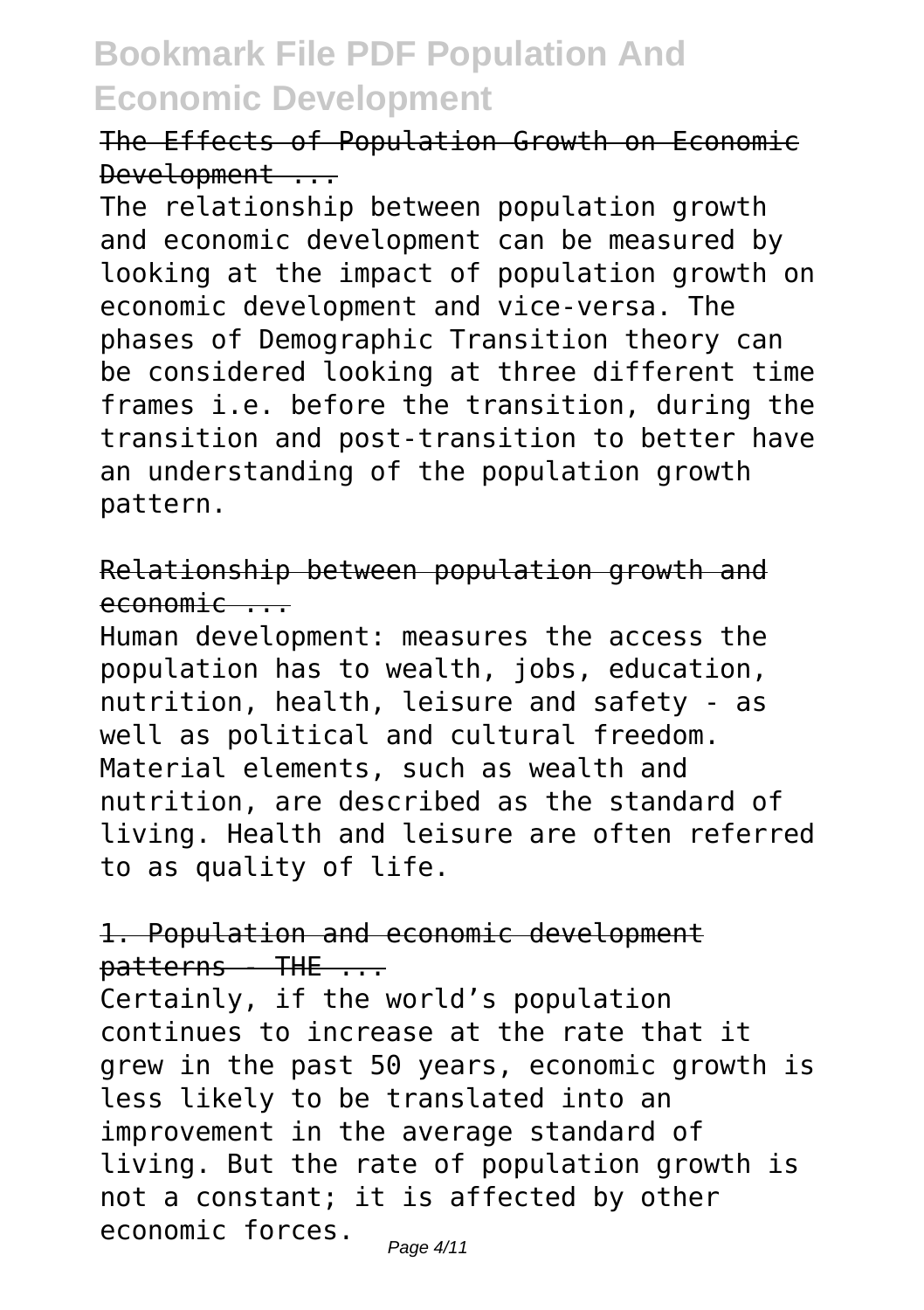Population Growth and Economic Development The relationship between population growth and economic development has been a recurrent theme in economic analysis since at least 1798 when Thomas Malthus famously argued that population growth would depress living standards in the long run.

Is population growth good or bad for economic development ...

Population Growth and Economic Development of a Country! When population grows faster than GNP, the standard of living of the people does not improve. In fact rapid population growth has been obstructing economic growth in developing countries like India where since 1951 population has been growing at a relatively high rate.

#### Population Growth and Economic Development of a Country

Economic growth is measured by changes in a country's Gross Domestic Product (GDP) which can be decomposed into its population and economic elements by writing it as population times per capita GDP. Expressed as percentage changes, economic growth is equal to population growth plus growth in per capita GDP.

The Role of Population in Economic Growth - E. Weslev F ... Poverty & development Despite enormous gains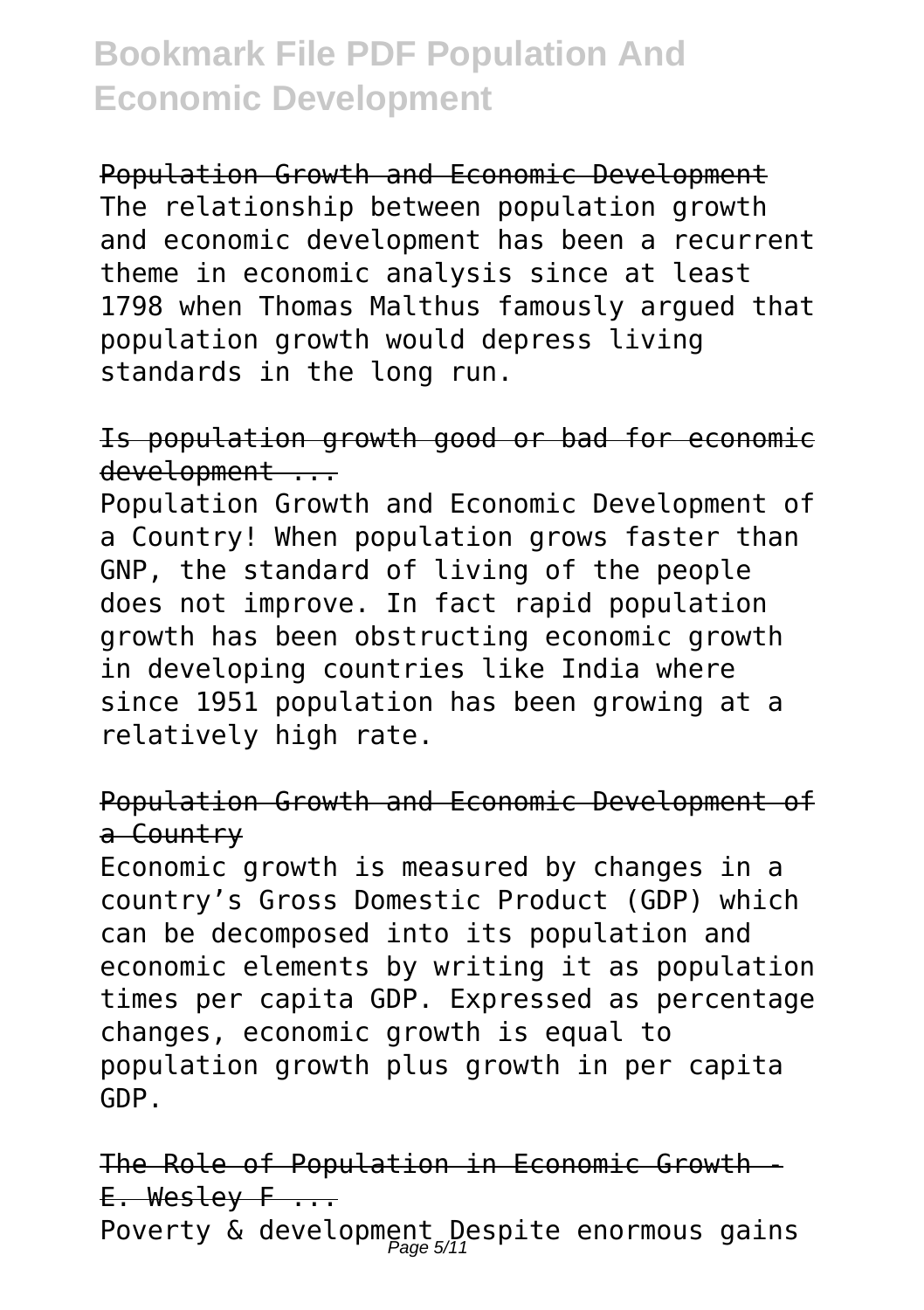in the wellbeing and economic circumstances of hundreds of millions of people, 10% of the world's population still live on less than \$2 a day. High population growth traps individuals, communities and even entire countries in poverty.

Poverty & development | Population Matters | Every Choice ...

Population distribution and economic development at the national scale, including voluntary internal migration, core-periphery patterns and megacity growth Core-Periphery Model of Development The Core-Periphery model was developed by Immanuel Wallerstein (1974). According to him, the capitalist world system has three main characteristics:

#### Population and economic development patterns  $-$  IB  $-$

The world population has been growing very slowly for millennia, at yearly growth rates lower than.1 percent until... 1700. Then population growth started to rise in Western Europe and its o∏shoots in the 18th and 19th centuries, peaking around 1850 at 1 percent and then decreased to 0.5 percent nowadays.

#### Chapter 1: Population Growth and Economic Development

Examine population distribution and economic development at the national scale, including voluntary internal migration, core-periphery patterns and megacity growth Population &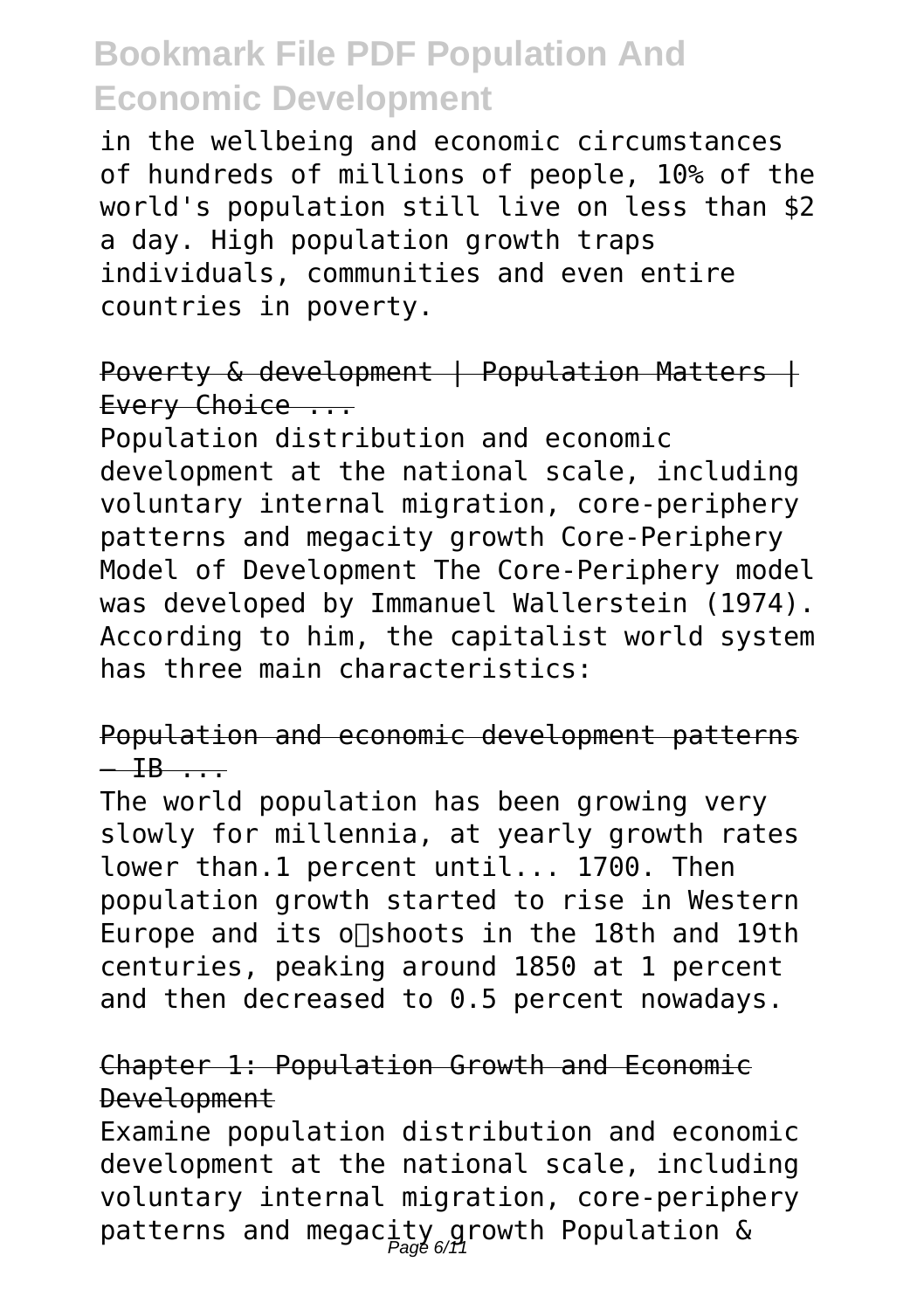Development: National Scale

Population and Economic Development Patterns — geo41.com Demographic economics or population economics is the application of economic analysis to demography, the study of human populations, including size, growth, density, distribution, and vital statistics.

Demographic economics - Wikipedia Population and economic development 1. TRINITY INSTITUTE OF PROFESSIONAL STUDIES Sector – 9, Dwarka Institutional Area, New Delhi-75 Affiliated Institution of G.G.S.IP.U, Delhi B.Com (H) Indian Economy 888301 Population and Economic Development By Dr Vandana Malviya… 2.

Population and economic development - SlideShare

Economists, demographers and other social scientists have long debated the relationship between demographic change and economic outcomes. In recent years, general agreement has emerged to the...

#### (PDF) Population, poverty and economic development

Population growth plays a crucial role in every country's development process. Thus, both demographers and development economists emphasize on the population growth–economic development nexus.<sub>Page 7/11</sub>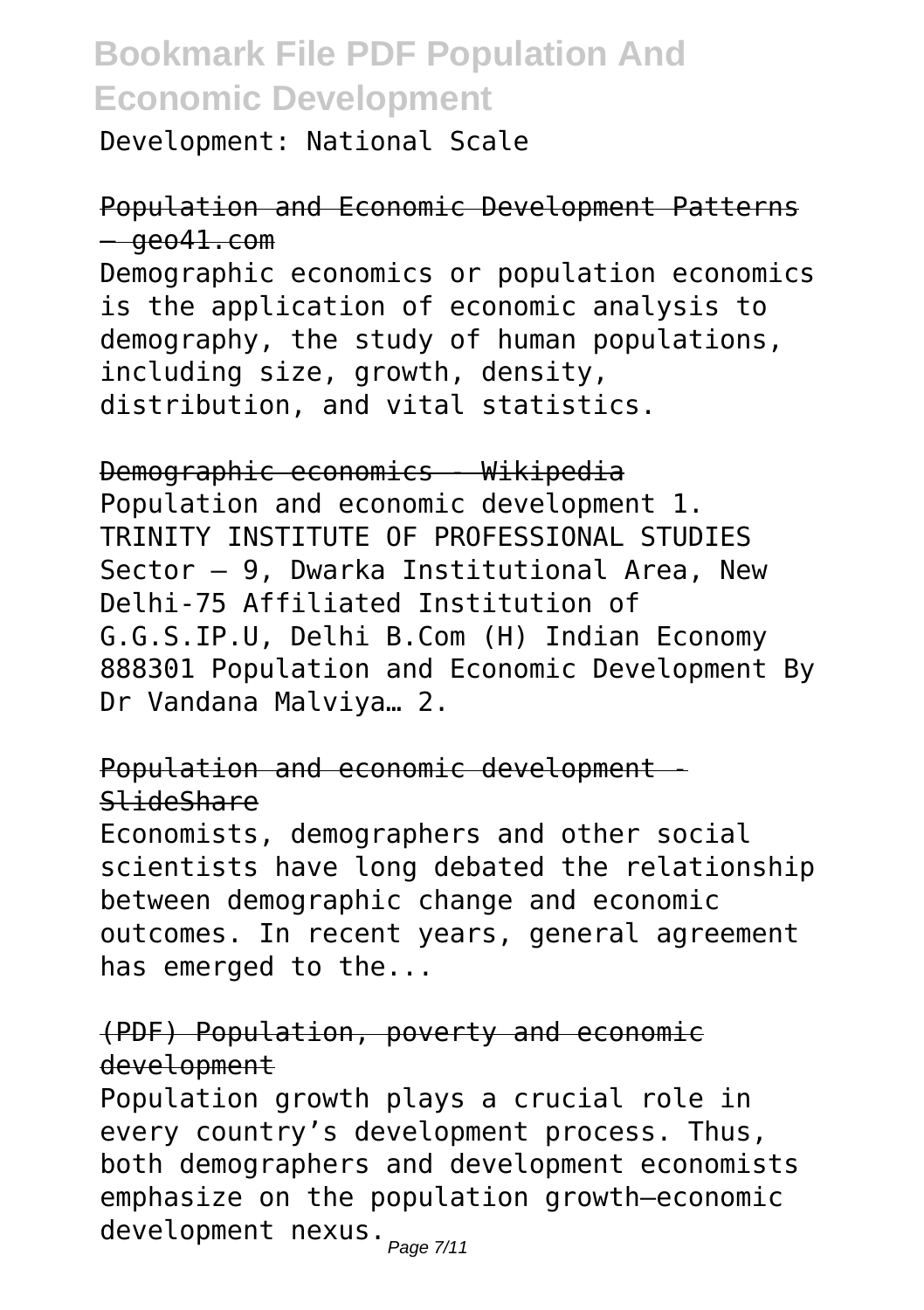#### (PDF) Effect of Population Growth on Economic Development ...

Only 3.3% of the population lives below the poverty line. 4 China contains about 20% of the world's population. 5 As its people get richer, they will consume more. Companies will try to sell to this market, the largest in the world, and tailor their products to Chinese tastes. Growth is making China a world economic leader.

In 1950 the world population was 2.5 billion; fifty years later there are over 6 billion people. The demographic of this explosion has essentially occurred in the developing areas of the world. The key to understanding many contemporary development problems that have arisen from this rapid growth is in understanding the relationships between population and the economy. This book offers an analysis of such relationships, encompassing a review of the major positions in the academic debate. Population, Economic Growth and Agriculture in Less Developed Countries will serve as a useful introduction and reference tool for students, academics and all with an interest in the population debate and economics.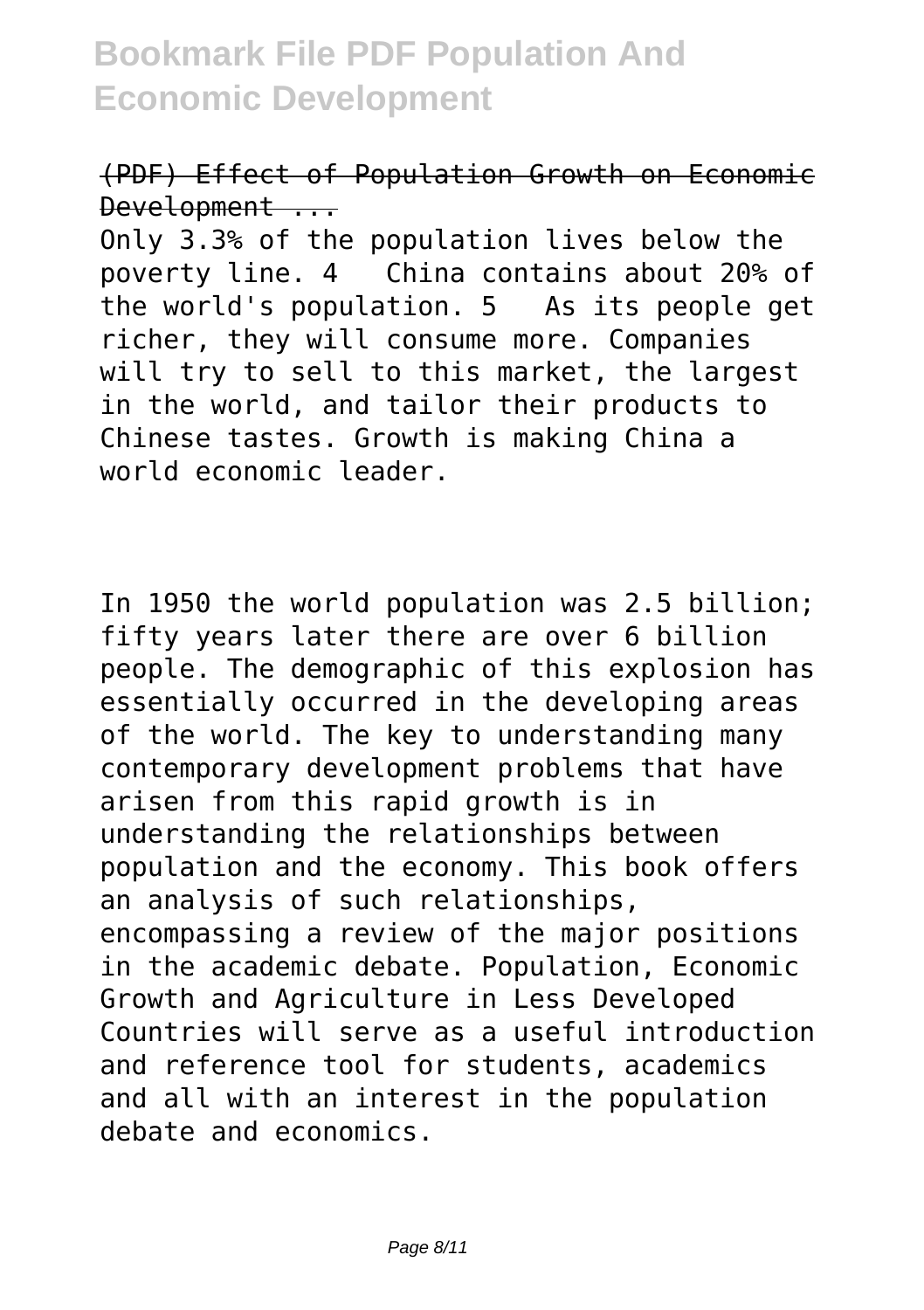This book addresses nine relevant questions: Will population growth reduce the growth rate of per capita income because it reduces the per capita availability of exhaustible resources? How about for renewable resources? Will population growth aggravate degradation of the natural environment? Does more rapid growth reduce worker output and consumption? Do rapid growth and greater density lead to productivity gains through scale economies and thereby raise per capita income? Will rapid population growth reduce per capita levels of education and health? Will it increase inequality of income distribution? Is it an important source of labor problems and city population absorption? And, finally, do the economic effects of population growth justify government programs to reduce fertility that go beyond the provision of family planning services?

The effect of demography on economic performance has been the subject of intense debate in economics for nearly two centuries. In recent years opinion has swung between the Malthusian views of Coale and Hoover, and the cornucopian views of Julian Simon. Unfortunately, until recently, data weretoo weak and analytical models too limited to provide clear insights into the relationship. As a result, economists as a group have not been clear or conclusive.This volume, which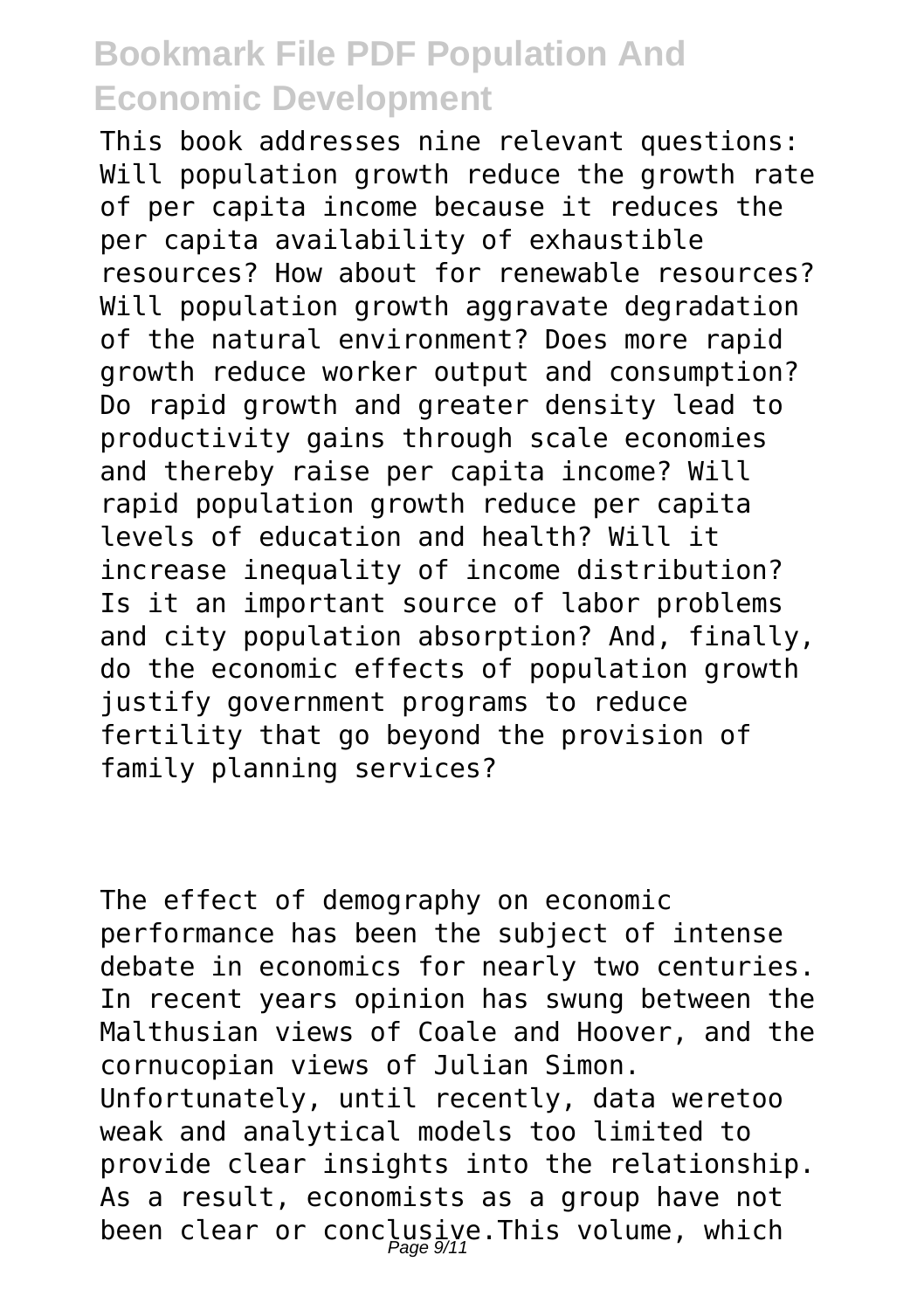is based on a collection of papers that heavily rely on data from the 1980s and 1990s and on new analytical approaches, sheds important new light on demographic--economic relationships, and it provides clearer policy conclusions than any recent work on the subject. In particular,evidence from developing countries throughout the world shows a pattern in recent decades that was not evident earlier: countries with higher rates of population growth have tended to see less economic growth. An analysis of the role of demography in the "Asian economic miracle" strongly suggeststhat changes in age structures resulting from declining fertility create a one-time "demographic gift" or window of opportunity, when the working age population has relatively few dependants, of either young or old age, to support. Countries which recognize and seize on this opportunity can, as theAsian tigers did, realize healthy bursts in economic output. But such results are by no means assured: only for countries with otherwise sound economic policies will the window of opportunity yield such dramatic results. Finally, several of the studies demonstrate the likelihood of a causalrelationship between high fertility and poverty. While the direction of causality is not always clear and very likely is reciprocal (poverty contributes to high fertility and high fertility reinforces poverty), the studies support the view that lower fertility at the